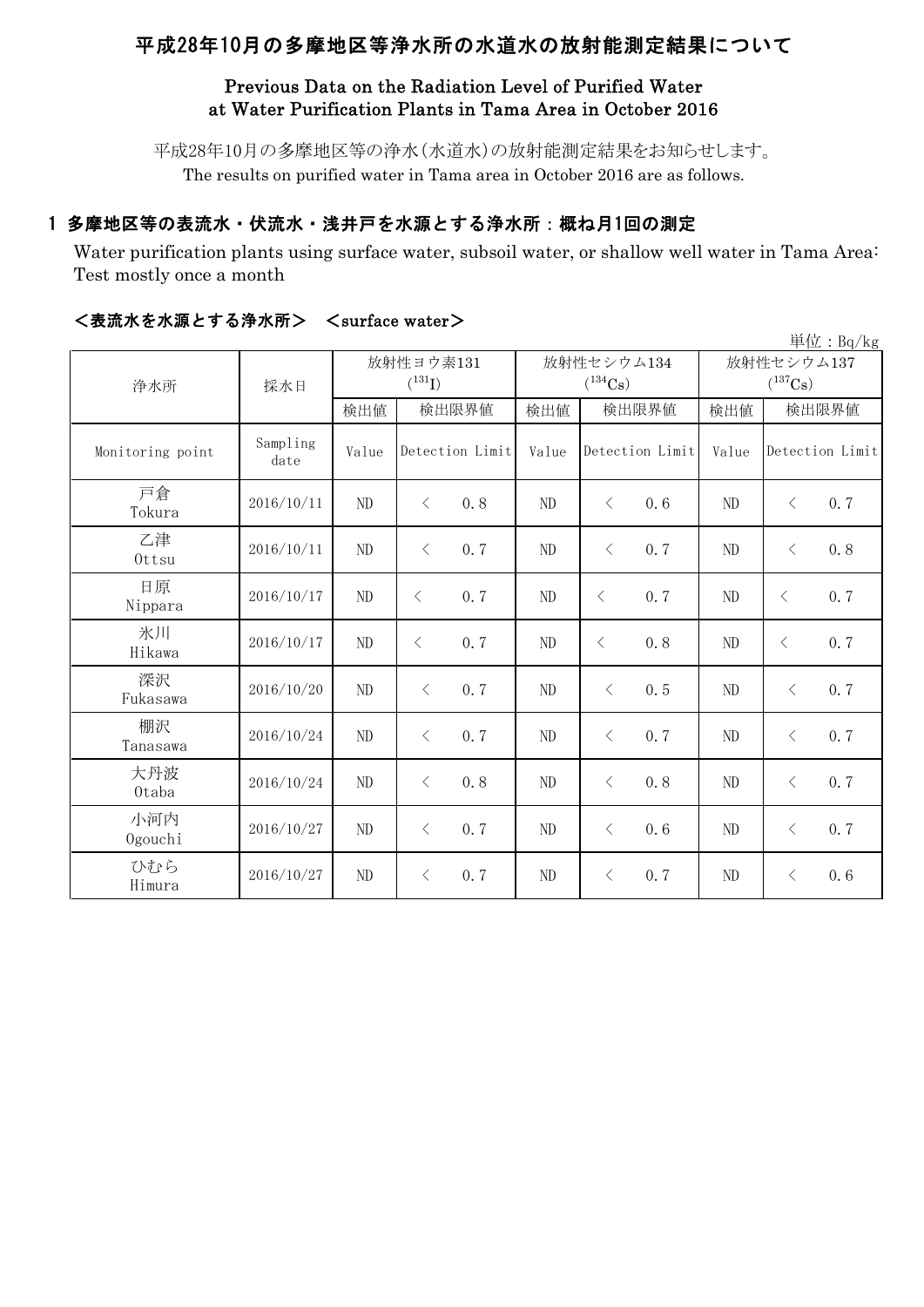#### <伏流水を水源とする浄水所> <subsoil water>

|                       |                  |                          |                 |     |                            |                 |     |                                     |                 | 単位: Bq/kg |
|-----------------------|------------------|--------------------------|-----------------|-----|----------------------------|-----------------|-----|-------------------------------------|-----------------|-----------|
| 浄水所                   | 採水日              | 放射性ヨウ素131<br>$(^{131}I)$ |                 |     | 放射性セシウム134<br>$(^{134}Cs)$ |                 |     | 放射性セシウム137<br>$(^{137}\mathrm{Cs})$ |                 |           |
|                       |                  | 検出値                      | 検出限界値           |     | 検出値                        | 検出限界値           |     | 検出値                                 | 検出限界値           |           |
| Monitoring point      | Sampling<br>date | Value                    | Detection Limit |     | Value                      | Detection Limit |     | Value                               | Detection Limit |           |
| 千ヶ瀬第二<br>Chigasedaini | 2016/10/13       | ND                       | $\langle$       | 0.8 | ND                         | $\langle$       | 0.6 | ND                                  | $\langle$       | 0.5       |
| 成木<br>Nariki          | 2016/10/19       | ND                       | $\lt$           | 0.7 | ND                         | $\langle$       | 0.8 | ND                                  | $\langle$       | 0.7       |
| 二俣尾<br>Futamatao      | 2016/10/19       | ND                       | $\langle$       | 0.8 | ND                         | $\lt$           | 0.8 | ND                                  | $\lt$           | 0.8       |
| 御岳山<br>Mitakesann     | 2016/10/20       | ND                       | $\langle$       | 0.8 | ND                         | $\langle$       | 0.6 | ND                                  | $\langle$       | 0.6       |
| 高月<br>Takatsuki       | 2016/10/25       | ND                       | $\langle$       | 0.7 | ND                         | $\langle$       | 0.6 | ND                                  | $\langle$       | 0.6       |
| 沢井第一<br>Sawaidaiichi  | 2016/10/26       | $\rm ND$                 | ⟨               | 0.7 | ND                         | $\lt$           | 0.7 | ND                                  | $\lt$           | 0.7       |

### <地下水(浅井戸)を水源とする浄水所> <shallow well>

単位:Bq/kg 検出値 | 検出値 | 検出限界値 | 検出値 | 検出限界値 Monitoring point Sampling<br>date date Value Value Value Detection Limit Detection Limit Detection Limit 杉並 Suginami 2016/10/12 ND <sup>&</sup>lt; 0.7 ND <sup>&</sup>lt; 0.7 ND <sup>&</sup>lt; 0.7 上代継 Kamiyotsugi 2016/10/12 ND <sup>&</sup>lt; 0.8 ND <sup>&</sup>lt; 0.6 ND <sup>&</sup>lt; 0.6 上石原 kamiisihara 2016/10/18 ND <sup>&</sup>lt; 0.8 ND <sup>&</sup>lt; 0.6 ND <sup>&</sup>lt; 0.8 大久野 Oguno 2016/10/20 ND <sup>&</sup>lt; 0.7 ND <sup>&</sup>lt; 0.8 ND <sup>&</sup>lt; 0.7 放射性ヨウ素131  $(^{131}I)$ 放射性セシウム134  $(^{134}Cs)$ 放射性セシウム137  $(^{137}\mathrm{Cs})$ 浄水所 採水日